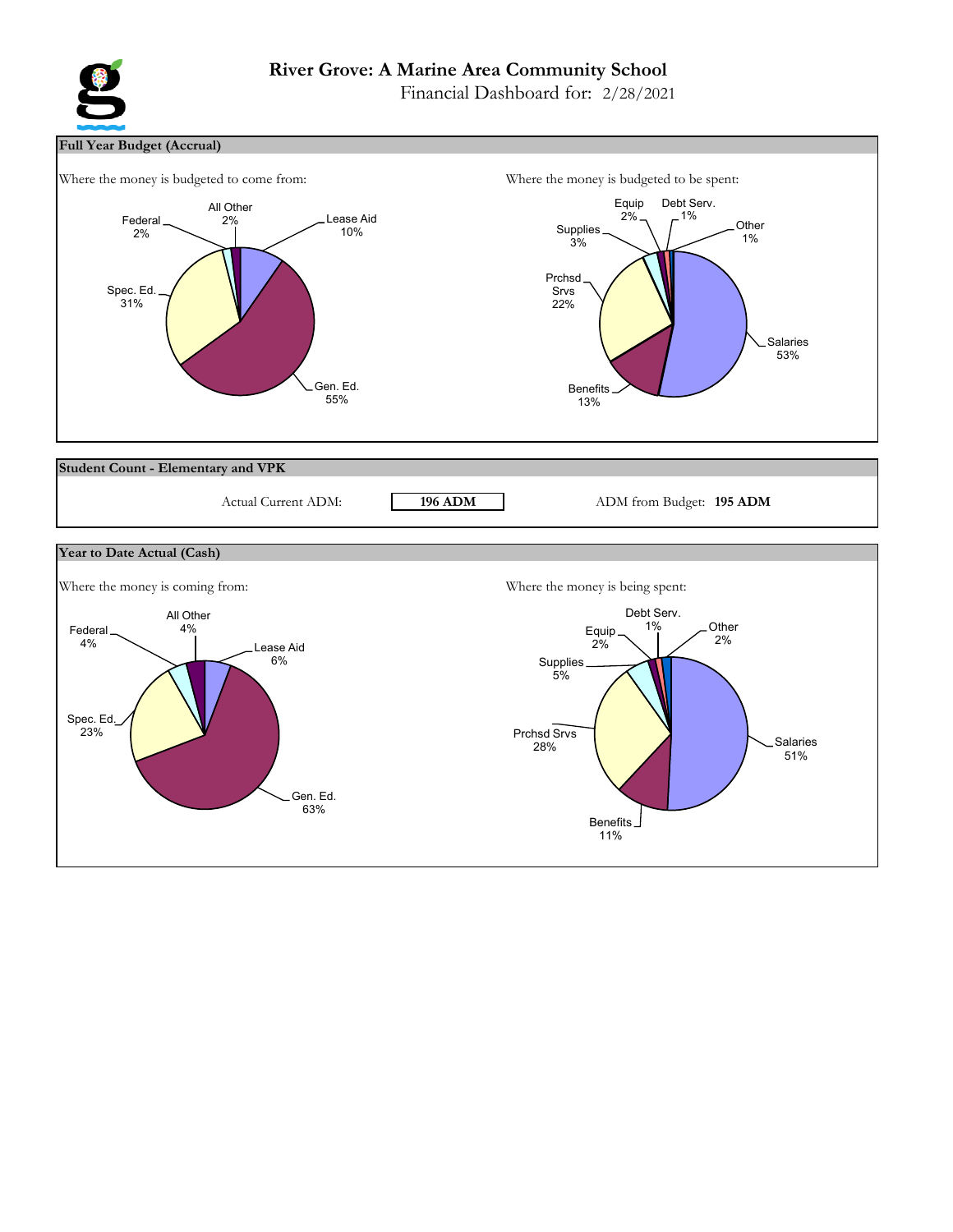

Financial Dashboard for: 2/28/2021



## **General Comments:**

The school had a reconciled cash balance of \$308,397 at end of month. This is a increase of \$106,432 from previous month balance. The school had no open accounts payable.

## **Revenue:**

During the month the school received \$329,589 in revenue bringing the year to date receipts to \$1,869,753 including accrued holdback. This represents 67.4% of the working revenue budget.

## **Expenses:**

During the month, River Grove incurred expenditures of \$226,579. The year to date expenditures of \$1,769,662, which includes accrued salary payments due, represents 59.5% of the working expense budget.

## **Other Notes of Importance:**

The cash flow has been updated for revenues to reflect the data MDE is using to pay the school vs our budgeted amounts.

The working budget is based on 195 ADM. School reports approximately 196 ADM currently.

The working budget includes a total of \$34,735 in additional stipends/benefits for staff and \$30,000 in additional contracted services to accommodate school needs to secure a revised CUP to allow growth on curent property.

The board should anticipate additional federal funding similar to CARES Act funding to be received prior to end of year. This will help both cash flow as well as budget assuming the requirements of the grants reflect prior awards.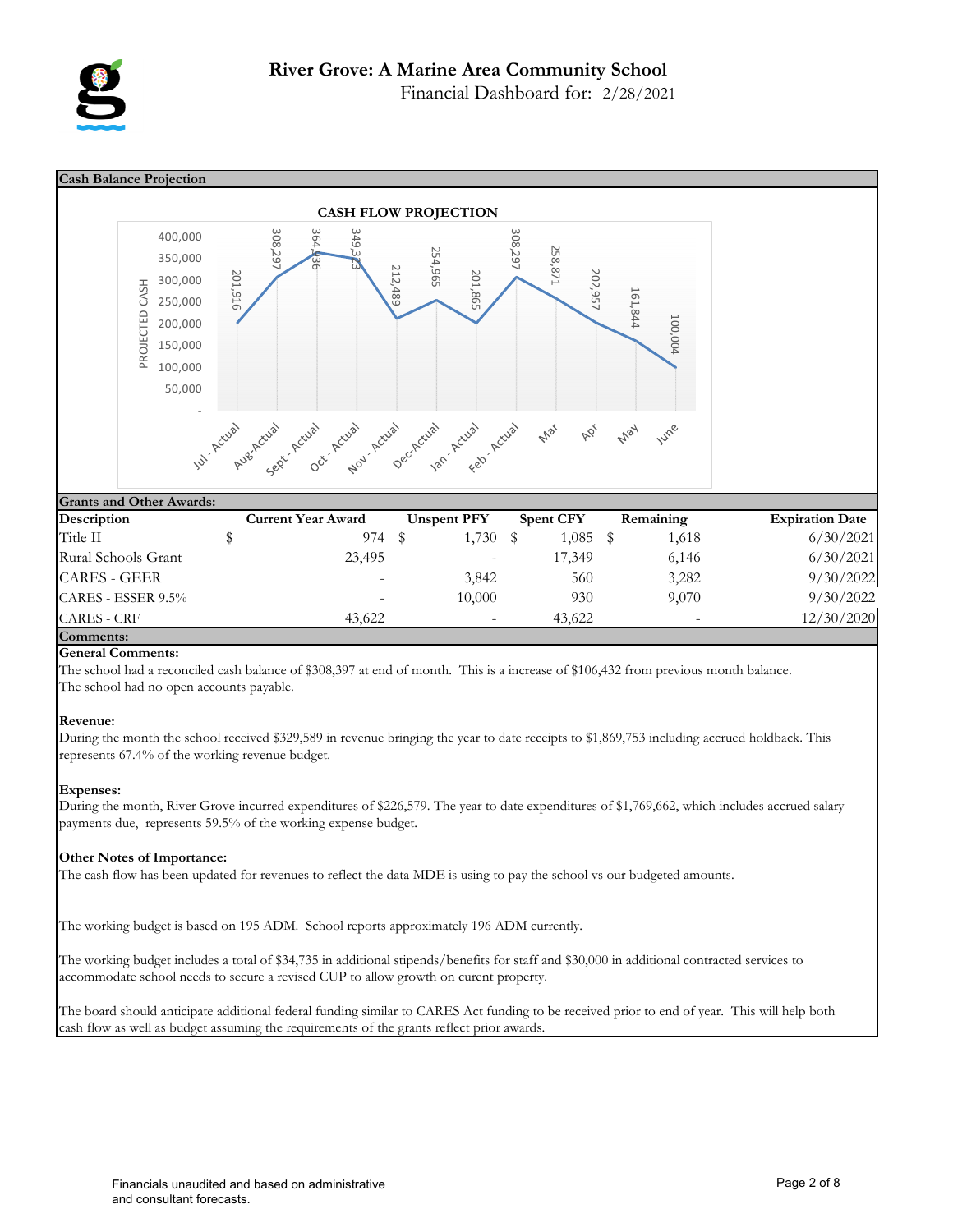# **River Grove Balance Sheet As of February 28, 2021**

| <b>Assets</b>                      |                           | <b>Current Month</b> |
|------------------------------------|---------------------------|----------------------|
| Cash                               | \$                        | 308,297              |
| Misc. Receivables                  |                           | 1,337                |
| Due from State - PY                |                           | 45,201               |
| Due from State - CY                |                           | 208,461              |
| Prepaids                           |                           | 10,721               |
| <b>Total Assets</b>                | $\frac{1}{2}$             | 574,016              |
| Liabilities                        |                           |                      |
| Salary and Benefits Payable        | \$                        | 118,021              |
| <b>Accounts Payable</b>            |                           |                      |
| <b>Total Liabilities</b>           | $\sqrt[6]{2}$             | 118,021              |
| <b>Fund Balance</b>                |                           |                      |
| Beginning-Audited                  | \$                        | 355,904              |
| Change in Fund Balance             |                           | 100,091              |
| Ending-Projected                   | $\boldsymbol{\mathsf{S}}$ | 455,995              |
|                                    |                           |                      |
| Liabilities and Fund Balance Total |                           | 574,016              |

*\*\*Current year projections are based on management and consultant estimates\*\**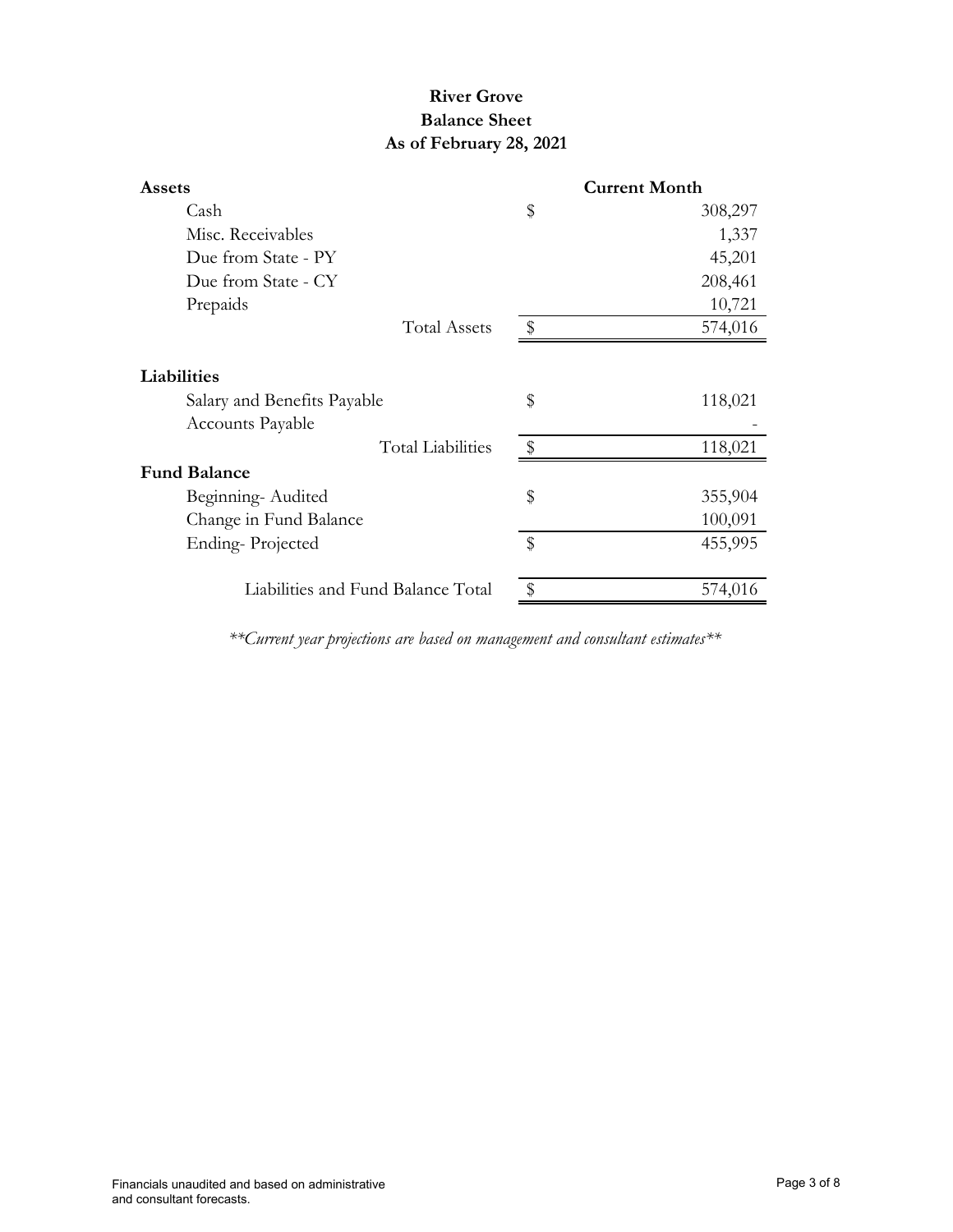## **River Grove Income Statement Summary As of February 28, 2021**

| <b>General Fund</b>             |    | Adopted<br><b>Budget</b><br><b>205 ADM</b> | Working<br><b>Budget</b><br><b>195 ADM</b> |              | Monthly<br>Activity |            | <b>Year to Date</b><br>Activity | $%$ of<br>Working<br><b>Budget</b> |
|---------------------------------|----|--------------------------------------------|--------------------------------------------|--------------|---------------------|------------|---------------------------------|------------------------------------|
| Revenues                        |    |                                            |                                            |              |                     |            |                                 |                                    |
| State Aid                       | \$ | 2,611,245                                  | \$<br>2,549,726                            | S            | 311,873             | \$         | 1,740,830                       | $68.3\%$                           |
| Federal Aid                     |    | 51,193                                     | 140,003                                    |              | 9,710               |            | 68,687                          | 49.1%                              |
| Local Aid                       |    | 55,000                                     | 51,900                                     |              | 4,809               |            | 47,073                          | $90.7\%$                           |
| <b>Total Revenues</b>           | \$ | 2,717,438                                  | \$<br>2,741,629                            | $\mathbb{S}$ | 326,392             | $\sqrt{3}$ | 1,856,590                       | 67.7%                              |
| Expenditures                    |    |                                            |                                            |              |                     |            |                                 |                                    |
| Salary                          | \$ | 1,497,656 \$                               | 1,535,762                                  | - \$         | 127,949 \$          |            | 900,444                         | 58.6%                              |
| Benefits                        |    | 366,143                                    | 412,611                                    |              | 27,035              |            | 197,488                         | 47.9%                              |
| <b>Purchased Services</b>       |    | 754,995                                    | 781,754                                    |              | 62,913              |            | 500,150                         | $64.0\%$                           |
| Supplies and Materials          |    | 90,312                                     | 102,056                                    |              | 1,971               |            | 87,386                          | 85.6%                              |
| Capital Expenditures            |    | 41,000                                     | 35,760                                     |              |                     |            | 26,779                          | 74.9%                              |
| Other Expenses                  |    | 58,215                                     | 72,653                                     |              | 1,761               |            | 35,746                          | $49.2\%$                           |
| <b>Total Expenditures</b>       |    | 2,808,321                                  | 2,940,596                                  |              | 221,630             |            | 1,747,993                       | 59.4%                              |
| <b>Change in Fund Balance</b>   |    | $(90, 883)$ \$                             | $(198, 967)$ \$                            |              | 104,762             | \$         | 108,598                         |                                    |
| <b>Food Service Fund</b>        |    |                                            |                                            |              |                     |            |                                 |                                    |
| Revenues                        | \$ | 49,199 \$                                  | 33,278                                     | - \$         | 3,197               | - \$       | 13,163                          | $39.6\%$                           |
| Expenditures                    | \$ | 49,199                                     | \$<br>33,278                               | \$           | 4,949               | \$         | 21,669                          | 65.1%                              |
| Change in Fund Balance          | \$ | $\overline{\phantom{a}}$                   | \$<br>$\overline{\phantom{a}}$             | \$           | $(1,752)$ \$        |            | (8,506)                         |                                    |
| Total Change in Fund Balance \$ |    | $(90, 883)$ \$                             | $(198, 967)$ \$                            |              | 103,009             | \$         | 100,091                         |                                    |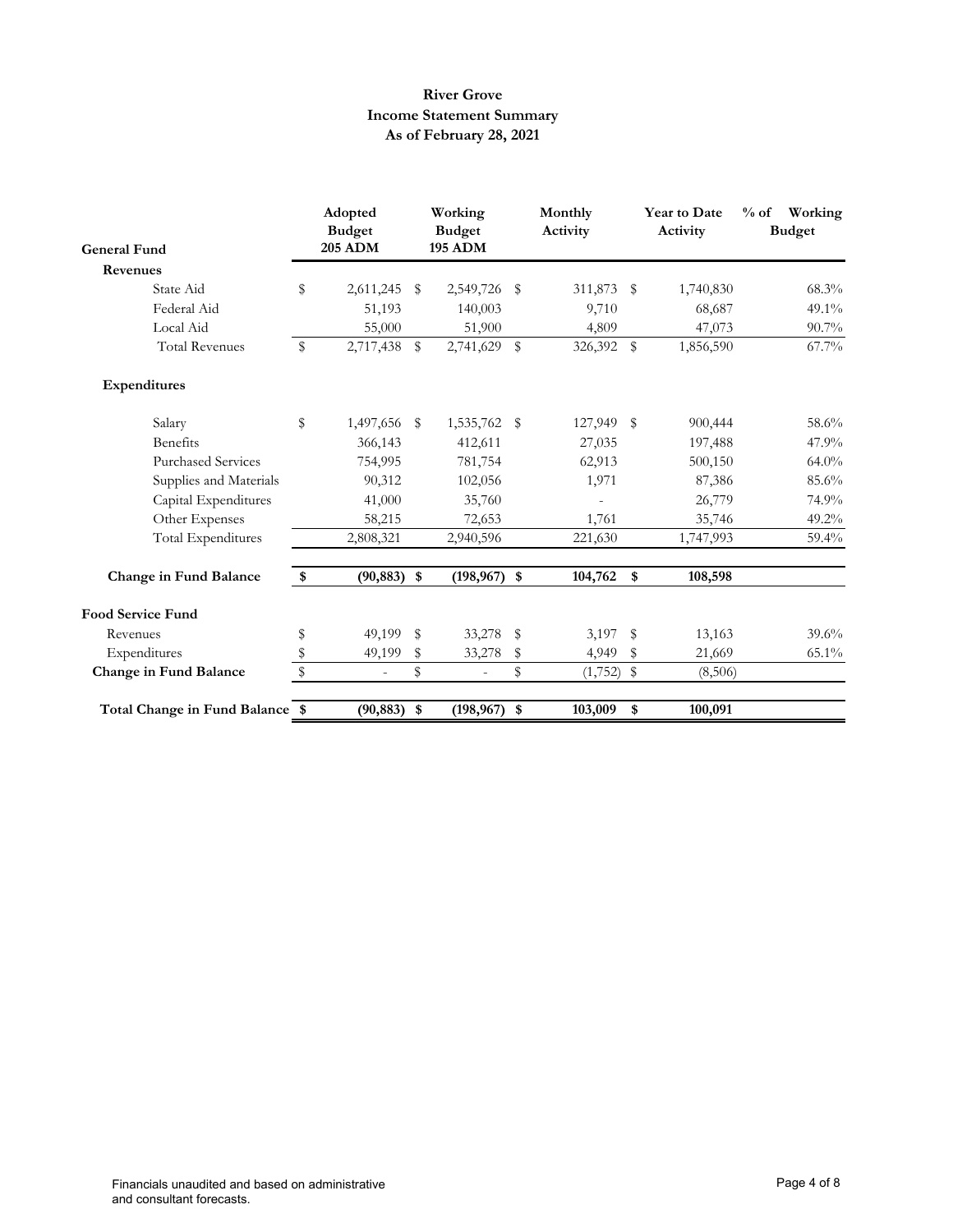## **River Grove Detail Revenue As of February 28, 2021**

### **FYTD: 67%**

|                                 |             | Adopted<br><b>Budget</b> |             | Working<br><b>Budget</b> |      | Monthly<br>Activity |              | Year to Date<br>Activity | $\%$ of<br>Working<br><b>Budget</b> |
|---------------------------------|-------------|--------------------------|-------------|--------------------------|------|---------------------|--------------|--------------------------|-------------------------------------|
| <b>State Aid</b>                |             | <b>205 ADM</b>           |             | <b>195 ADM</b>           |      |                     |              |                          |                                     |
| General Aid                     | $\mathbf S$ | 1,504,029                | $\mathbb S$ | 1,407,232                | \$   | 117,364             | $\mathbb{S}$ | 1,046,088                | 74.34%                              |
| Special Ed                      |             | 844,416                  |             | 866,692                  |      | 194,509             |              | 372,429                  | 42.97%                              |
| Lease Aid                       |             | 262,800                  |             | 256,230                  |      |                     |              | 94,280                   | 36.79%                              |
| Misc State                      |             |                          |             | 19,572                   |      |                     |              | 19,572                   | 100.00%                             |
| State Aid Receivable            |             |                          |             |                          |      |                     |              | 208,461                  | N/A                                 |
| <b>Total State Aid</b>          | \$          | 2,611,245                | \$          | 2,549,726                | \$   | 311,873             | \$           | 1,740,830                | 68.3%                               |
| <b>Federal Aid</b>              |             |                          |             |                          |      |                     |              |                          |                                     |
| Title Programs                  | \$          | 2,500                    | - \$        | 2,673                    |      |                     | S            | 1,085                    | 40.6%                               |
| Federal Special Ed              |             | 40,000                   |             | 39,178                   |      | 9,710               |              | 9,710                    | 24.8%                               |
| CARES and CRF                   |             | 6,000                    |             | 71,964                   |      |                     |              | 57,892                   | 80.4%                               |
| Rural Schools Grant             |             |                          |             | 23,495                   |      |                     |              |                          | $0.0\%$                             |
| E-Rate                          |             | 2,693                    |             | 2,693                    |      |                     |              |                          | $0.0\%$                             |
| <b>Total Federal</b>            | \$          | 51,193                   | \$          | 140,003                  | \$   | 9,710               | \$           | 68,687                   | 49.1%                               |
| <b>Local Aid and Donation</b>   |             |                          |             |                          |      |                     |              |                          |                                     |
| Misc. Revenue                   | \$          | ÷.                       | \$          | 400                      |      | $\mathbf{1}$        | S            | 397                      | 99.4%                               |
| Band - Student Activity Fees    |             | 20,000                   |             | 6,500                    |      | 249                 |              | 4,339                    | 66.7%                               |
| Donations and Other             |             | 35,000                   |             | 45,000                   |      | 4,558               |              | 42,337                   | 94.1%                               |
| <b>Total Local</b>              | \$          | 55,000                   | \$          | 51,900                   | \$   | 4,809               | \$           | 47,073                   | 90.7%                               |
| <b>General Fund Revenue</b>     | \$          | 2,717,438                | \$          | 2,741,629                | \$   | 326,392             | \$           | 1,856,590                | 67.7%                               |
|                                 |             |                          |             |                          |      |                     |              |                          |                                     |
| <b>Food Service Revenue</b>     |             |                          |             |                          |      |                     |              |                          |                                     |
| State Aid                       | \$          | $3,237$ \$               |             | 275                      | - \$ | 100                 | \$           | 232                      | 84.5%                               |
| Federal Aid                     |             | 8,725                    |             | 7,250                    |      | 2,868               |              | 6,659                    | 91.8%                               |
| Food Sales                      |             | 35,000                   |             | 9,500                    |      | 229                 |              | 6,272                    | $66.0\%$                            |
| Transfer from GF                |             | 2,237                    |             | 16,253                   |      |                     |              |                          | $0.0\%$                             |
| <b>Food Service Revenue</b>     | $^{\circ}$  | 49,199                   | \$          | 33,278                   | \$   | 3,197               | \$           | 13,163                   | 39.6%                               |
| <b>Total Revenues All Funds</b> | \$          | 2,766,637                | \$          | 2,774,907                | \$   | 329,589             | \$           | 1,869,753                | 67.4%                               |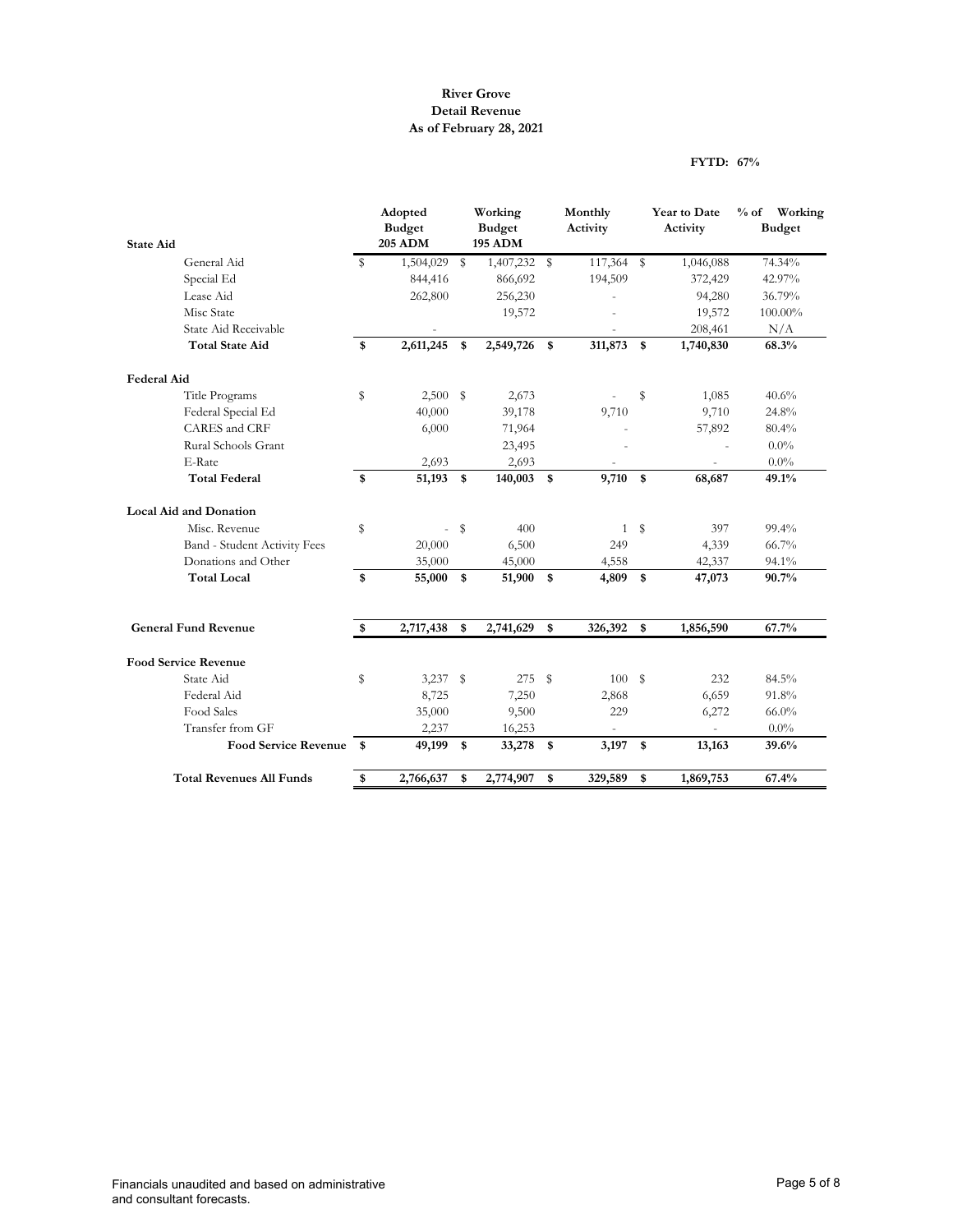## **River Grove Detail Expense As of February 28, 2021**

| <b>Admin and Operation</b>        |             | Adopted<br><b>Budget</b><br><b>205 ADM</b> | Working<br><b>Budget</b><br><b>195 ADM</b> | Monthly<br>Activity |            | Year to Date<br>Activity        | % of Working<br><b>Budget</b> |
|-----------------------------------|-------------|--------------------------------------------|--------------------------------------------|---------------------|------------|---------------------------------|-------------------------------|
|                                   |             |                                            |                                            |                     |            |                                 |                               |
| 100 Salaries                      | $\mathbb S$ | 167,068                                    | \$<br>167,068 \$                           | 13,633 \$           |            | 100,660                         | 60.3%                         |
| 200 Benefits                      |             | 45,108                                     | 87,181                                     | 2,383               |            | 58,121                          | 66.7%                         |
| 305 Contracted Services - Admin   |             | 126,550                                    | 148,167                                    | 9,105               |            | 85,445                          | 57.7%                         |
| 320 Communication                 |             | 26,928                                     | 23,371                                     | 785                 |            | 15,581                          | 66.7%                         |
| 329 Postage                       |             | 500                                        | 100                                        | 22                  |            | 66                              | 66.2%                         |
| 330 Utility                       |             | 40,400                                     | 30,000                                     | 3,550               |            | 17,507                          | 58.4%                         |
| 340 Insurance                     |             | 11,681                                     | 13,427                                     | 2,244               |            | 8,951                           | 66.7%                         |
| 350 Repairs & Maintenance         |             | 2,575                                      | 5,000                                      |                     |            | 4,925                           | 98.5%                         |
| 370 Other Leases (Copier)         |             | 7,200                                      | 7,200                                      | 686                 |            | 4,691                           | 65.2%                         |
| 371 Building Lease                |             | 292,000                                    | 299,300                                    | 24,942              |            | 199,533                         | 66.7%                         |
| 401 General Supplies              |             | 16,400                                     | 10,000                                     | (107)               |            | 8,157                           | 81.6%                         |
| 405 Purchased Software            |             | 8,522                                      | 3,120                                      | 20                  |            | 3,121                           | $100.0\%$                     |
| 490 Food                          |             | ÷,                                         | 870                                        | (366)               |            | 505                             | 58.0%                         |
| 520 Leasehold Improvements        |             | 35,000                                     | 15,800                                     |                     |            | 15,800                          | $100.0\%$                     |
| 730 Principal Expense             |             | 33,600                                     | 33,600                                     | 2,857               |            | 22,719                          | 67.6%                         |
| 740 Interest Expense              |             | 2,184                                      | 2,605                                      | 200                 |            | 1,737                           | 66.7%                         |
| 820 Dues & Memberships            |             | 20,194                                     | 20,195                                     |                     |            | 11,012                          | 54.5%                         |
| 899 Misc. Expense/Xfer to FSF     |             | 2,237                                      | 16,253                                     | (1,296)             |            | $\centering \label{eq:reduced}$ | $0.0\%$                       |
| <b>Total Admin and Operation</b>  | \$          | 838,147                                    | \$<br>883,257                              | \$<br>58,658        | -\$        | 558,530                         | 63.2%                         |
| Transportation                    |             |                                            |                                            |                     |            |                                 |                               |
| 100 Salaries                      | S           | 117,894 \$                                 | $110,000$ \$                               | 8,462 \$            |            | 64,486                          | 58.6%                         |
| 200 Benefits                      |             | 17,861 \$                                  | 15,000                                     | 1,277               |            | 9,394                           | 62.6%                         |
| 305 Contracted Services - Admin   |             | 2,210                                      | 780                                        | 529                 |            | 782                             | 100.3%                        |
| 340 Insurance                     |             | 6,061                                      | 6,245                                      | 1,016               |            | 4,163                           | 66.7%                         |
| 350 Repairs & Maintenance         |             | 3,000                                      | 12,500                                     | 63                  |            | 8,163                           | 65.3%                         |
| 370 Bus Lease                     |             | 60,480                                     | 60,480                                     | 5,038               |            | 40,305                          | 66.6%                         |
| 401 General Supplies              |             | 2,500                                      | 2,500                                      | 310                 |            | 2,213                           | 88.5%                         |
| 405 Purchased Software            |             | 3,140                                      | 1,400                                      | 223                 |            | 1,398                           | 99.9%                         |
| 440 Fuel                          |             | 25,000                                     | 12,000                                     | 776                 |            | 5,286                           | 44.0%                         |
| 820 Dues & Memberships            |             |                                            |                                            |                     |            | (153)                           | N/A                           |
| <b>Total Transportation</b>       | \$          | 238,146                                    | \$<br>220,905                              | \$<br>17,695        | $\sqrt{3}$ | 136,037                         | 61.6%                         |
| Instruction                       |             |                                            |                                            |                     |            |                                 |                               |
| 100 Salaries                      | \$          | 599,735 \$                                 | 619,735 \$                                 | 55,637 \$           |            | 318,245                         | 51.4%                         |
| 200 Benefits                      |             | 149,934                                    | 153,090                                    | 12,459              |            | 70,250                          | 45.9%                         |
| 1/2XX Summer Salaries & Benefits  |             | $\overline{\phantom{a}}$                   |                                            |                     |            | 66,637                          | N/A                           |
| 305 Contracted Services           |             | 5,000                                      | 500                                        |                     |            |                                 | $0.0\%$                       |
| 369 Field Trips                   |             | 8,000                                      | 500                                        | 90                  |            | 90                              | 18.0%                         |
| 370 Leases                        |             | $\overline{\phantom{a}}$                   | 1,680                                      | 418                 |            | 418                             | 24.9%                         |
| 401 General Supplies              |             | 5,000                                      | 2,000                                      | (7,396)             |            | 1,370                           | $68.5\%$                      |
| 430 Instructional Supplies        |             | 17,000                                     | 3,655                                      | (4, 419)            |            | 3,656                           | $100.0\%$                     |
| 455 Non-instructional Tech Supply |             |                                            | 190                                        | 189                 |            | 189                             | 99.5%                         |
| 460 Textbooks & Bookmarks         |             | 5,000                                      | 100                                        | (2,072)             |            | 32                              | 32.1%                         |
| 490 Food                          |             | $\overline{\phantom{a}}$                   | 182                                        |                     |            | 182                             | 100.0%                        |
| 500 Capital Expenditures          |             | 4,000                                      | 5,185                                      |                     |            | 5,184                           | $100.0\%$                     |
| 555 Technology Equipment          |             | 1,000                                      | $\blacksquare$                             | $\sim$              |            | $\overline{\phantom{a}}$        | N/A                           |
| <b>Total Instruction</b>          | \$          | 794,669 \$                                 | 786,817 \$                                 | 54,906 \$           |            | 466,252                         | 59.3%                         |

**FYTD: 67%**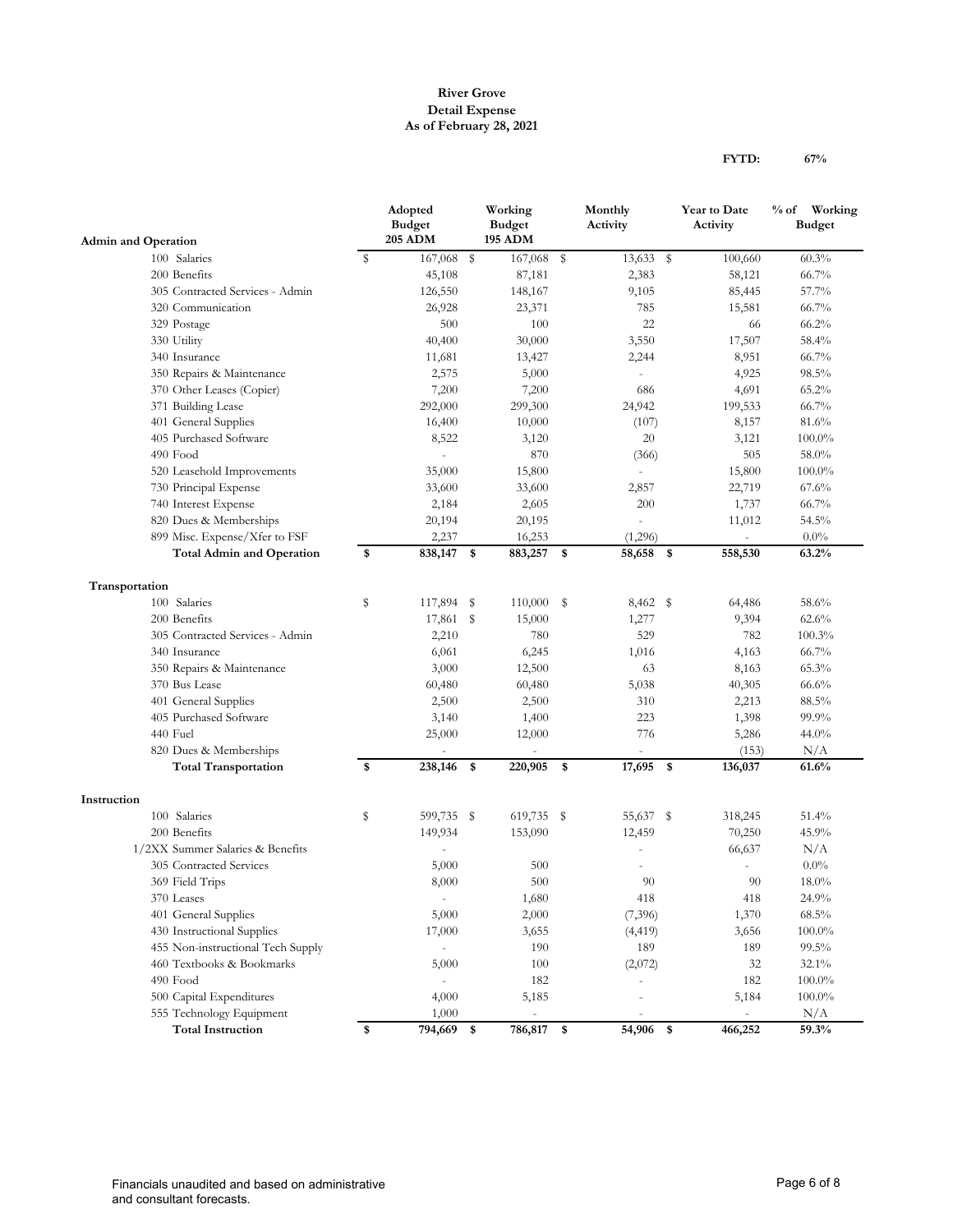| <b>Special Education</b>               |    |                          |                          |                          |     |                             |           |
|----------------------------------------|----|--------------------------|--------------------------|--------------------------|-----|-----------------------------|-----------|
| 100 Salaries                           | S  | 612,959 \$               | 622,959 \$               | $49,163$ \$              |     | 269,485                     | 43.3%     |
| 200 Benefits                           |    | 153,240                  | 154,818                  | 10,755                   |     | 57,750                      | 37.3%     |
| 1/2XX Summer Salaries & Benefits       |    | ÷.                       |                          |                          |     | 68,107                      | N/A       |
| 305 Contracted Services                |    | 154,190                  | 154,190                  | 14,207                   |     | 98,158                      | 63.7%     |
| 360 Transportation                     |    | 5,720                    | 5,720                    |                          |     |                             | $0.0\%$   |
| 366 Travel & Conferences               |    | $\overline{a}$           | 2,500                    |                          |     | 2,500                       | $100.0\%$ |
| 401 General Supplies                   |    | 1,250                    | 4,000                    |                          |     | 3,103                       | 77.6%     |
| 405 Purchased Software                 |    | $\overline{\phantom{a}}$ | 1,798                    |                          |     | 1,798                       | $100.0\%$ |
| 433 Instructional Supplies             |    | 1,500                    | 5,500                    |                          |     | 5,179                       | 94.2%     |
| 820 Dues & Memberships                 |    |                          | 430                      |                          |     | 431                         | 100.3%    |
| <b>Total Special Ed</b>                | \$ | 928,859                  | \$<br>951,485            | \$<br>74,125             | -\$ | 506,512                     | 53.2%     |
| <b>Title Programs</b>                  |    |                          |                          |                          |     |                             |           |
| 100 Salaries                           | \$ |                          | \$<br>1,000              | \$                       | S   | 250                         | 25.0%     |
| 200 Benefits                           |    |                          | 250                      |                          |     | 38                          | 15.0%     |
| 303 Contracted Services                |    |                          | 250                      |                          |     | 200                         | $80.0\%$  |
|                                        |    |                          |                          |                          |     |                             | 33.7%     |
| 366 Travel & Conferences               |    | 2,500                    | 1,770                    |                          |     | 597                         |           |
| 401 General Supplies                   |    |                          | 8,242                    | 8,119                    |     | 8,242                       | $100.0\%$ |
| 430 Instructional Supplies             |    |                          | 9,246                    | 4,564                    |     | 5,735                       | $62.0\%$  |
| 455 Instructional Tech Supply          |    |                          | 1,300                    |                          |     | 1,300                       | $100.0\%$ |
| 460 Textbooks & Bookmarks              |    |                          | 2,104                    | 2,072                    |     | 2,072                       | 98.5%     |
| 500 Capital Expenditures               |    |                          | 2,006                    |                          |     |                             | N/A       |
| <b>Total Title Programs</b>            | \$ | 2,500                    | \$<br>26,168             | \$<br>14,754 \$          |     | 18,433                      | 70.4%     |
| <b>CARES</b> and CRF                   |    |                          |                          |                          |     |                             |           |
| 100 Salaries (Transportation)          | S  |                          | \$<br>15,000             | 1,053                    |     | 12,573                      | 83.8%     |
| 200 Benefits (Transportation)          |    |                          | 2,273                    | 160                      |     | 1,937                       | 85.2%     |
| 303 Contracted Services                |    |                          | 6,320                    | $\bar{a}$                |     | 6,320                       | $100.0\%$ |
| 320 Communication                      |    |                          | 501                      | 220                      |     | 501                         | $100.1\%$ |
| 370 Other Leases (Copier)              |    |                          | 1,253                    |                          |     | 1,253                       | $100.0\%$ |
| 401 General Supplies                   |    |                          | 33,789                   |                          |     | 33,789                      | $100.0\%$ |
| 405 Purchased Software                 |    | 5,000                    | 60                       | 59                       |     | 59                          | 98.2%     |
| 500 Capital Expenditures               |    | 1,000                    | 5,795                    |                          |     | 5,795                       | $100.0\%$ |
| 555 Technology Equipment               |    |                          | 6,974                    |                          |     | ä,                          | $0.0\%$   |
| <b>Total CARES and CRF</b>             | \$ | 6,000                    | \$<br>71,964             | \$<br>1,491              | \$  | 62,228                      | 86.5%     |
| <b>Total General Fund Expenditures</b> | \$ | 2,808,321                | \$<br>2,940,596          | \$<br>221,630            | \$  | 1,747,993                   | 59.4%     |
|                                        |    |                          |                          |                          |     |                             |           |
| <b>Food Service Fund</b>               |    |                          |                          |                          |     |                             |           |
| 100 Salaries                           | s  | $13,260$ \$              | 18,185                   | \$<br>2,178              | -S  | 12,123                      | 66.7%     |
| 200 Benefits                           |    | 2,009                    | 2,844                    | 341                      |     | 1,896                       | 66.7%     |
| 305 Contracted Services                |    | $900\,$                  | 750                      |                          |     | 313                         | $41.7\%$  |
| 350 Repairs & Maintenance              |    | 1,030                    | 500                      | $\overline{\phantom{a}}$ |     | $\overline{\phantom{a}}$    | $0.0\%$   |
| 401 General Supplies                   | \$ | 650 \$                   | $1,000$ \$               | 95 \$                    |     | 734                         | 73.4%     |
| 490 Food                               |    | 30,850                   | 10,000                   | 2,335                    |     | 6,604                       | $66.0\%$  |
| 500 Furniture & Equipment              |    | 500                      | $\overline{\phantom{a}}$ | $\overline{\phantom{a}}$ |     | $\mathcal{L}_{\mathcal{A}}$ | N/A       |
| <b>Total Food Service Fund</b>         | \$ | 49,199 \$                | 33,278 \$                | 4,949 \$                 |     | 21,669                      | 65.1%     |
|                                        |    |                          |                          |                          |     |                             |           |
| Total Expenditures All Funds \$        |    | 2,857,520 \$             | 2,973,875 \$             | 226,579 \$               |     | 1,769,662                   | 59.5%     |